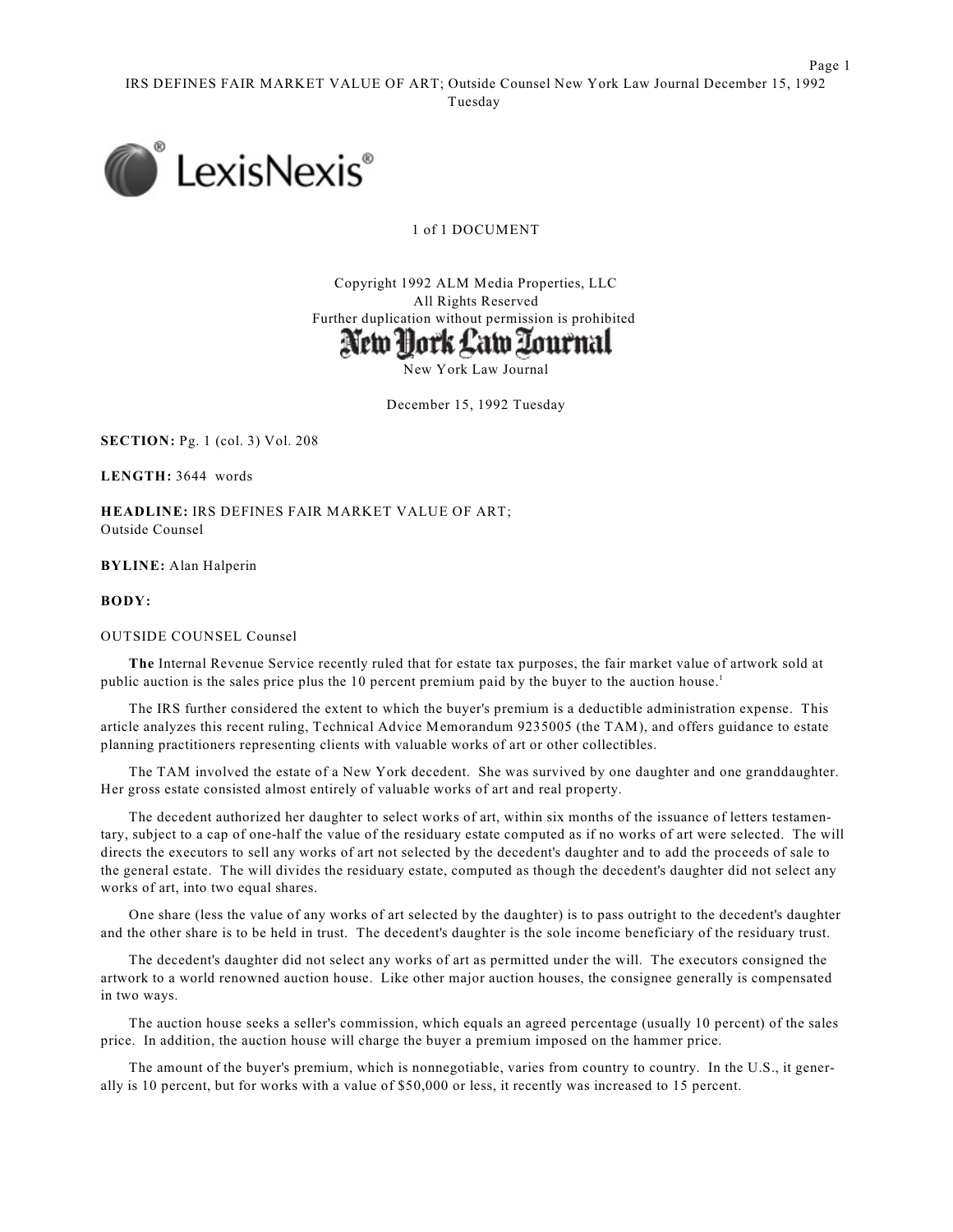In this case, the executors and the auction house agreed that there would be no seller's commission payable by the estate. Accordingly, the auction house's only remuneration for its services was the 10 percent premium paid by the buyer.

On the federal estate tax return, the executors reported the proceeds received, that is the aggregate hammer price, as the fair market value of the artwork. At audit, the IRS claimed that the fair market value should be increased by the 10 percent premium paid by the buyers. The matter thereafter was submitted to the National Office of the IRS for technical advice.

## Fair Market Value

The value of property includible in a decedent's gross estate is its fair market value at the time of the decedent's death, or as of the alternate valuation date.<sup>2</sup> The regulations define fair market value as the price at which the property would change hands between a willing buyer and a willing seller, neither being under any compulsion to buy or sell and both having reasonable knowledge of relevant facts.<sup>3</sup> The fair market value is to be determined by reference to the market in which the item is most commonly sold.<sup>4</sup>

The taxpayer in the TAM placed considerable weight on the U.S. Supreme Court decision of **United States v.** Cartwright.<sup>5</sup> In Cartwright, the decedent owned shares in three open-end mutual funds at the time of her death. Shares in such mutual funds could be sold by the shareholder only back to the fund and only at a set redemption price, or bid price. In contrast, the asked price, or the price at which the fund offers shares to the public, sometimes includes a fixed sales charge assessed by the fund's principal underwriter.

The question in **Cartwright** was whether the fair market value of the shares in an open-end mutual fund is the bid price, that is the amount which the shareholder would receive upon redemption, or the asked price, which includes the sales charge.

At the time the Supreme Court considered this question, the regulations promulgated under the predecessor to 2031 6 expressly provided that the shares in an open-end mutual fund were to be valued at the public offering price, including the sales load.<sup>7</sup> The Supreme Court concluded that the regulation was invalid and held that the fair market value is the amount that the shareholder can realize.

The Supreme Court considered the imposition of an estate tax on the asked price to be unrealistic and unreasonable.<sup>8</sup> The only price that a shareholder may realize is the redemption price, nothing more. In the teeth of this fact, Regulation 20.2031-8(b) purports to assign a value to mutual fund shares that the estate could not hope to obtain and that the fund could not offer.<sup>9</sup> Under Cartwright, therefore, the point of reference is the maximum amount that the seller can receive in the appropriate retail market.<sup>10</sup>

The IRS, however, distinguished **Cartwright** by stating that valuable works of art, unlike mutual fund shares, are not sold in a restricted market.<sup>11</sup> While **Cartwright** is distinguishable on several grounds, the Supreme Court decision is relevant to the issue at hand.<sup>12</sup>

Under the regulations, $13$  the bell-wether is the retail market in which the item is most commonly sold to the public. In the TAM, the IRS declined to recognize that, for estates holding valuable works of art, the dominant market place is the public auction. Executors select the auction market in the overwhelming number of cases in order to raise cash efficiently to reach the greatest number of potential purchasers and to minimize the inherent difficulties associated with judging the market. This is certainly the practice of professional executors, such as banks. In short, driven by their fiduciary duty to act prudently and perhaps conservatively, executors most commonly select the public auction market.

**Cartwright** and the issue at hand therefore are more similar than the IRS was ready to acknowledge. As a practical matter, the art market is a restricted market for executors, albeit not by legislative act.

### Excise Tax

In reaching its conclusion that the fair market value of artwork sold at auction includes the 10 percent buyer's premium, the IRS relied principally on a series of cases involving the federal excise tax.

For example, the IRS cited Publicker v. Comm'r,<sup>14</sup> a gift tax case. There, the taxpayer purchased two items of jewelry and as part of the purchase, was required to pay a federal excise tax (computed as a percentage of the purchase price). She thereafter gave the jewelry to her daughter. The court concluded that, for gift tax purposes, the fair market value included the excise tax. A similar result was reached in **Duke v. Comm'r**<sup>15</sup> and **Estate of Gould v. Comm'r.**<sup>16</sup>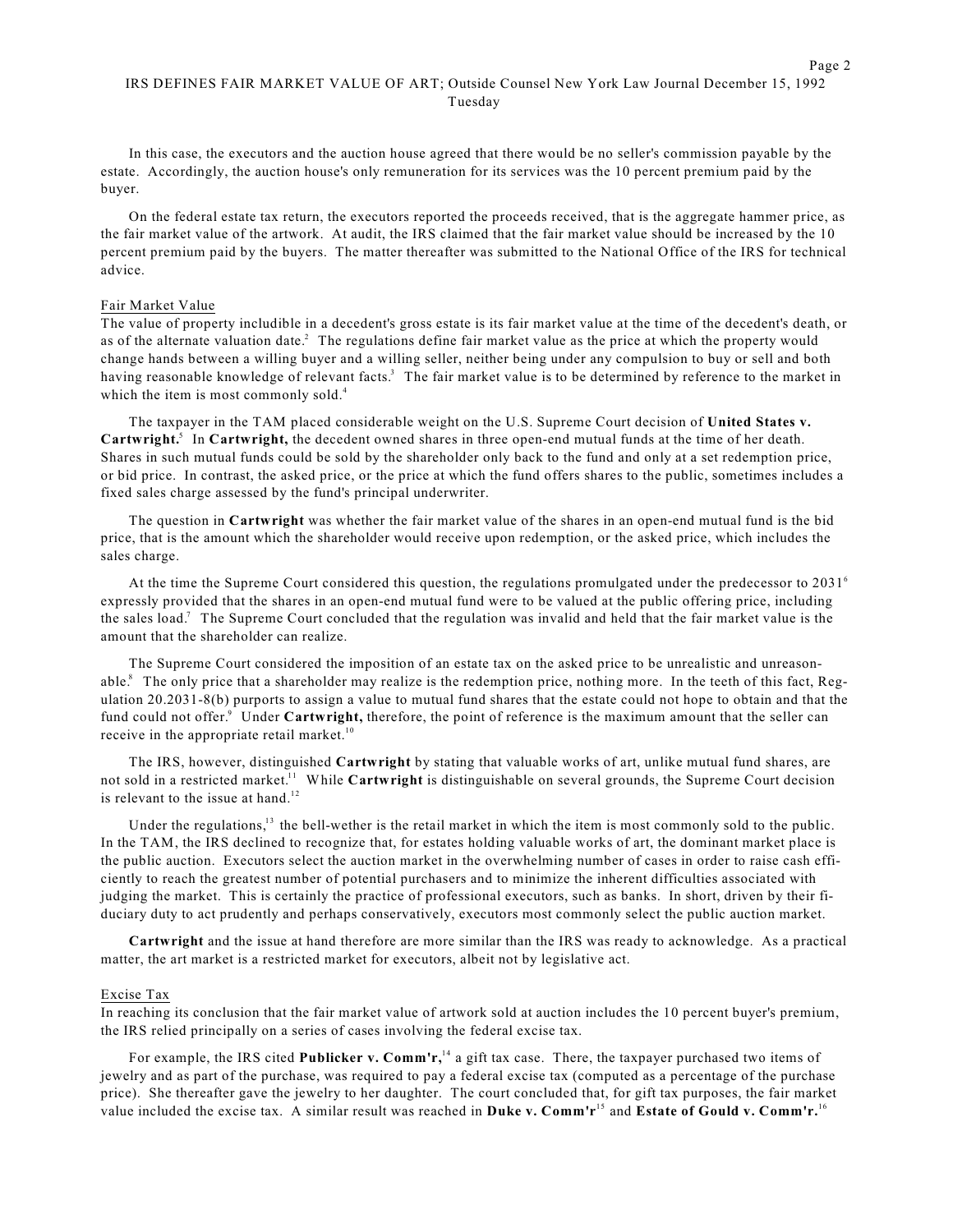# IRS DEFINES FAIR MARKET VALUE OF ART; Outside Counsel New York Law Journal December 15, 1992 Tuesday

These cases, however, are easily distinguishable. It is clear that the federal excise tax is considered part of the purchase price. For example, when individuals purchase airline tickets, cigarettes or other items subject to an excise tax, they never are quoted the price without the excise tax. They probably would not even know the price exclusive of tax.<sup>17</sup> As the court in **Estate of Gould v. Comm'r** observed, the man on the street, to the extent he considers the excise taxes at all, regards them as an integral part of the purchase price.<sup>18</sup> Simply put, as far as the public is concerned, there is one price for the article, which includes the excise tax.

In complete contrast, the bids of prospective purchasers at a public auction do **not** include the buyer's premium. After the final bid is accepted, the buyer's premium is an added expense, just like other expenses of the purchaser, such as local sales tax. Furthermore, when the seller considers the choice of an auction house, the seller and the auction house staff focus on the pre-sale estimates and reserves, which are quoted without the buyer's premium.

The IRS dismissed these important distinctions:

Buyer's premiums paid on the purchase of art work at auction are a standard practice in the auction industry. Thus, every buyer is given notice that, if an item is purchased at an auction, he or she will have to pay a premium in addition to the hammer price. Indeed, the auction houses, in publishing the sales results of each auction, list, as the sales price, the aggregate of the hammer price plus premium. Thus, the buyer's premium is recognized in the industry as a component of the sales price of the artwork, and appraisals using comparable sales are routinely based on the listed sales prices. Accordingly, in the instant case, as was the case in **Publicker,** the premium paid by the buyer is commonly recognized as part of the cost of purchasing the art work, and therefore is properly included in determining the fair market value of the property.<sup>19</sup>

The taxpayer in the TAM challenged the accuracy of these statements. In its submission to the IRS, the taxpayer established that the major auction houses, in performing fair market appraisals and providing pre-sale auction estimates, generally do **not** consider the buyer's premium or other costs of the buyer. Unlike the excise tax, the buyer's premium is listed separately from the hammer price in publications available to appraisers.

The taxpayer further argued that the practice of the auction houses in reporting the sales inclusive of the buyer's premium is not determinative of the fair market value of works of art which are sold. When the buyer's premium is included in their reports, the auction houses clearly advance their own business objectives by maximizing the reporting of the transaction. The taxpayer further pointed out that the reporting practices vary, as some publications do not include the buyer's premium in their reporting of auction prices.

#### Buyer's Premium

Having concluded that the buyer's premium is to be added to the hammer price in order to arrive at fair market value, the IRS next considered the extent to which the buyer's premium is a deductible administration expense.

Section 2053(a)(2) provides that administration expenses are deductible, if allowable by the laws of the jurisdiction under which the estate is being administered. The regulations purport to impose an additional requirement: the expenses, according to the regulations, must be necessarily incurred in the administration of the estate.<sup>20</sup>

More specifically, [e]xpenses for selling property of the estate are deductible if the sale is necessary in order to pay the decedent's debts, expenses of administration or taxes, to preserve the estate, or to effect distribution.<sup>21</sup> The term expenses for selling property is defined to include brokerage fees and other expenses attending the sale, such as the fees of an auctioneer if it is necessary to employ one.<sup>22</sup>

After concluding that the buyer's premium is an expense allowable under local law, $^{23}$  the IRS examined whether the sales were necessary. Prior to the sale of the artwork, the estate at issue in the TAM lacked sufficient liquidity with which to satisfy its cash obligations. The National Office of the IRS acknowledged that the buyer's premium, to the extent sales were required to raise funds to pay taxes, debts and administration expenses, would constitute a deductible administration expense. 24

The taxpayer argued that the deduction should not be limited to the expenses of sale necessary to raise cash solely for those purposes. Due to the provisions of the will, the taxpayer argued, the sales were necessary to effect distribution.

Private letter ruling  $8119002^{25}$  supports this view. There, the will directed the executor to sell certain tangible personal property at a public auction. The IRS concluded that the auctioneer's commissions were deductible as administration expenses because such expenses were necessary to effect the distribution of the estate. The executor had a duty to sell the tangible personal property as directed in the will. Similarly, under the facts of the TAM, the executors were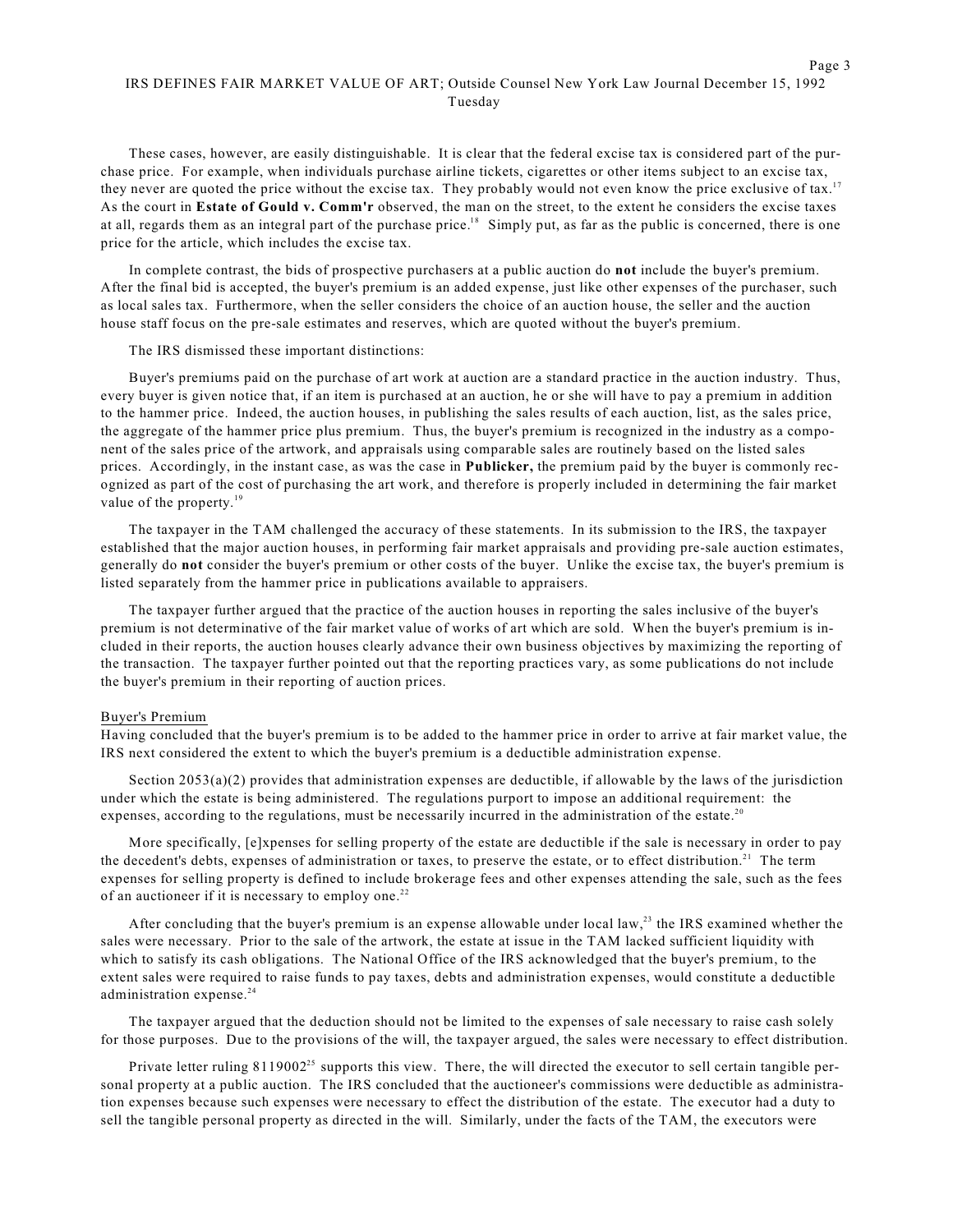# IRS DEFINES FAIR MARKET VALUE OF ART; Outside Counsel New York Law Journal December 15, 1992 Tuesday

directed to sell those works of art not selected by the daughter. Thus, the taxpayer argued, in order to carry out the duty imposed upon them to distribute estate assets in accordance with the will, the executors were required to sell the works of art.

The taxpayer further argued that, even without the direction in the will, a portion of the sale was necessary to effect distribution to the residuary trust. In Estate of Vatter,<sup>26</sup> the executor, pursuant to discretionary authority, sold three parcels of improved real estate to satisfy the wishes of the trustee of the testamentary trust that liquid assets be distributed to the trust. The Tax Court concluded that the sales were necessary to effect distribution of the residuary estate.

In the TAM, the IRS rejected the argument that the sales were necessary to effect distribution to the decedent's daughter. Because she had the right to select works of art, the IRS concluded that the sale of the artwork that otherwise could have passed outright to the daughter was primarily for the daughter's benefit.<sup>27</sup> The National Office of the IRS, however, neglected to consider whether the sale of artwork otherwise deemed earmarked for the daughter was necessary for a different reason: to raise sufficient funds to meet the estate's cash obligations, such as taxes, expenses and debts.

After the issuance of the TAM, the taxpayer established to the satisfaction of the IRS that the estate's cash shortfall was so significant that the sale of **all** of the artwork was necessary to satisfy the estate's cash obligations. Thus, the eventual result for the taxpayer in the TAM was that the buyer's premium, in its entirety, was deductible as an expense necessary to pay debts, expenses of administration and taxes and to effect distribution to the residuary trust. In this case, the IRS's efforts to increase the gross estate by the buyer's premium were negated by the offsetting deduction.

### Planning

The official position of the IRS is that, for estate tax purposes, the fair market value of artwork sold at auction includes the 10 percent buyer's premium.<sup>28</sup> If the TAM is followed, it is possible that an estate will be forced to pay federal and state estate taxes, which in New York could have a combined marginal rate of as much as 65 percent, on an item which can never be realized by the executor and never passes through the executor's hands. Estate planning practitioners representing clients with valuable works of art should anticipate this problem and consider how to minimize the adverse consequences. A close examination of the TAM offers some possible solutions.

The TAM may encourage clients to direct their executors to sell the artwork. An absolute direction in the will should help the estate in its efforts to procure a deduction for the buyer's premium.<sup>29</sup> Similarly, if the residuary estate passes to a trust, the sale may be considered necessary to effect distribution,<sup>30</sup> especially when coupled with a direction to sell. However, there is no guarantee that the IRS will continue to allow testators to create deductible expenses by directing a sale or creating a residuary trust.<sup>31</sup> Furthermore, a direction to sell and/or the creation of a residuary trust may not conform with the client's testamentary wishes.

If the estate sells the artwork and is not entitled to deduct the buyer's premium, the estate should claim a capital loss for income tax purposes. Once the collector of the works of art has died, those works in the executor's hands cease to be personal assets and are no different from other assets that are held for investment.<sup>32</sup>

Assuming the fair market value of the artwork equals the hammer price plus the 10 percent buyer's premium, the cost basis of the property likewise includes the premium.<sup>33</sup> The amount realized upon the sale is the hammer price, less any applicable seller's commission. $34$  The difference between the cost basis and the amount realized represents the estate's income tax loss. 35

However, under 1211(b), the amount of the loss that may be recognized is limited to the amount of capital gains plus \$3,000, assuming there is at least that amount of other income. The unused capital loss is carried forward under 1212. In the final year of the estate, the carryover loss will pass to the beneficiaries succeeding to the property of the estate. 36

The ability partially to offset the increased estate taxes by the income tax loss somewhat softens the adverse impact of the TAM. However, if the estate or eventual beneficiaries do not have capital gains against which to apply the loss, the capital loss may be of little utility.

The TAM also will affect estates owning works of art which are not sold. An executor, in carrying out his or her fiduciary duty, generally will have works of art appraised for federal estate tax purposes. The appraisal usually is based on an analysis of so-called comparable sales. Under the IRS's rationale in the TAM, the comparable sales utilized in the appraisal should include the buyer's premium. Where there is no sale, there is no possibility of an offsetting deduction or capital loss.

Page 4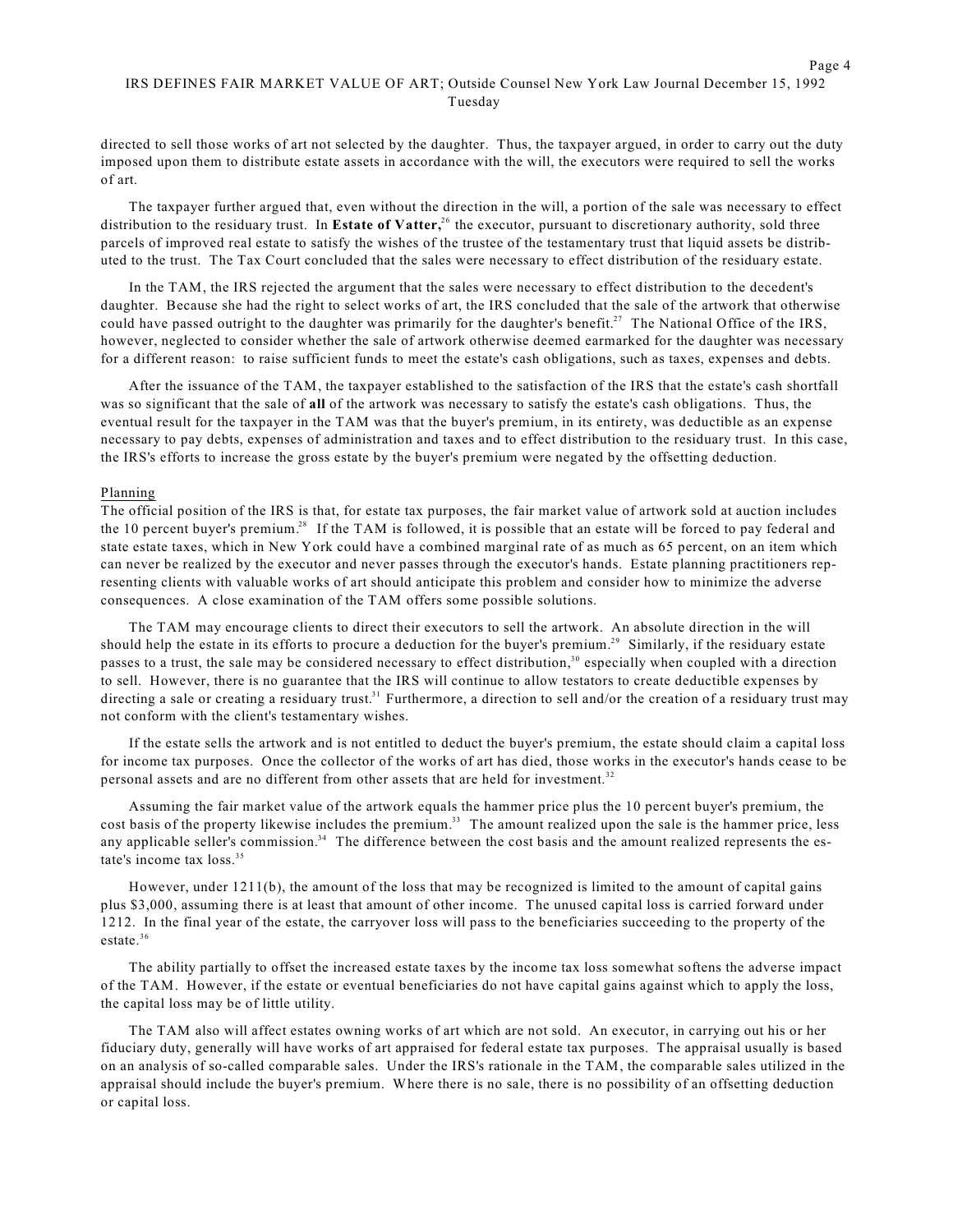The TAM, if followed, therefore has far-reaching implications. Estate planning practitioners representing individuals with valuable works of art or other collectibles should study the IRS's current position and advise their clients as to possible ways of dealing with the adverse consequences which flow from the TAM, at least until such time as it may be overruled by court decision, legislation or IRS reconsideration.

# a Alan Halperinis an associate at Stroock & Stroock & Lavan, the attorneys representing the taxpayer in the **TAM ruling. This article was reviewed by Stroock partnerJerome A. Manning,who presented the case to the IRS.**

1 Tech. Adv. Memo. 9235005 (May 27, 1992).

2 Treas. Reg. 20.2031-1(b).

3 Id.

4 Id.

5 **United States v. Cartwright,** 411 U.S. 546 (1973).

6 All section references are to the Internal Revenue Code of 1986, as amended, unless otherwise indicated.

7 Former Treas. Reg. 20.2031-8(b).

8 **United States v. Cartwright,** 411 U.S. at 550.

9 Id. at 553.

10 In reaching this conclusion, the Supreme Court cited Judge Tannenwald's dissenting opinion in **Estate of Wells,** 50 T.C. 871 (1968). See **United States v. Cartwright,** 411 U.S. at 553. In that case, Judge Tannenwald stated: The touchstone of fair market value has always been the price which a willing seller would reasonably be expected to be able to obtain from a disposition of the property in question. **Estate of Wells,** 50 T.C. at 878 (Tannenwald J., dissenting).

11 Tech. Adv. Memo. 9235005, at 7.

12 Congress has not legislatively restricted the art market as it has done with respect to the mutual fund industry. Under the Investment Company Act of 1940, any sale of mutual fund shares in **Cartwright** could have been made only to the fund. In contrast, executors theoretically are free to sell the artwork through private dealers or directly to purchasers. Furthermore, in **Cartwright,** the government attempted to equate fair market value with the price at which a hypothetical purchaser would pay another seller, that is the fund. In the TAM, by comparison, the IRS was able to point to an actual transaction involving the estate asset whose value was at issue.

13 Treas. Reg. 20.2031-1(b).

14 **Publicker v. Comm'r,** 206 F2d 250 (3d Cir. 1953).

15 **Duke v. Comm'r,** 200 F2d 82 (2d Cir. 1952) (fair market value of jewelry for gift tax purposes includes federal excise tax paid by the purchaser-donor).

16 **Estate of Gould v. Comm'r,** 14 T.C. 414 (1950) (fair market value of ring for gift tax purposes includes the federal excise tax paid by the purchaser-donor).

17 Id. at 416.

18 Id.; see also **Publicker v. Comm'r** 205 F2d at 255.

19 Tech. Adv. Memo. 9235005, at 4-5.

20 See Treas. Reg. 20.2053-3(a).

21 Treas. Reg. 20.2053-3(d)(2).

22 Id.

23 New York law provides that, absent a contrary or limiting provision in a court order or in the governing instrument, every fiduciary is authorized to sell at public or private sale any property that is not specifically disposed of, on such terms as in the opinion of the fiduciary will be most advantageous. N.Y. EPTL 11-1.1(b)(5)(B) (McKinney Supp.